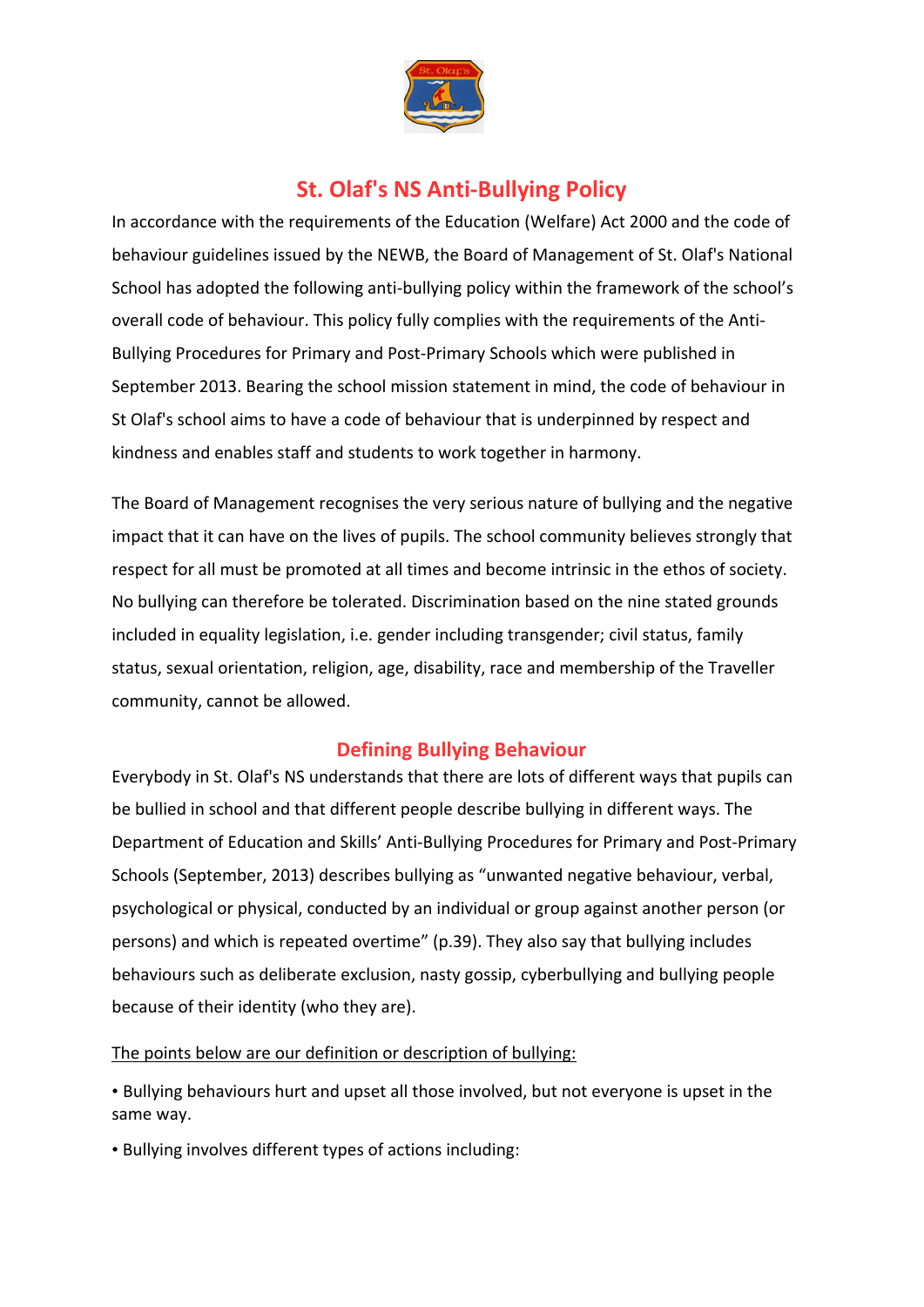

- Verbal actions (e.g. name calling and mocking/jeering)
- Gestures or signs (e.g. a nasty look)
- Physical actions (e.g. hitting and kicking)
- Taking or breaking other peoples' belongings

• Leaving people out of games, ignoring them or telling others not to play with them (these are types of exclusion) and spreading rumours about people

• Cyberbullying (e.g. bullying on the Internet and online, bullying by mobile phone, computer or games console or any electrical device)

• Bullying based on things like how you look, your religion or race, your family, gender and sexuality (identity-based bullying e.g., using the word gay as a mean word)

• Bullying behaviours can range from very serious cases where a child is at risk, to more minor incidents that can be resolved within the school

• Often bullying behaviours happen over time. Once-off or rare incidents, however, can have the same effect on those involved and might be the start of a bullying problem

• Some behaviours happen in private (e.g. being sent a nasty text or a note in class) and others happen in public in front of other people. Both of these types of behaviours can be upsetting and hurtful

• Bullying usually happens in the school but behaviours that happen outside (including online or by phone) that affect people in school will be considered bullying

• Bullying should not be confused with everyday quarrels or fights where all those involved are equally upset

• Isolated, rare or once-off incidents of intentional negative behaviour, including a once-off offensive or hurtful text message or other private messaging, do not fall within the definition of bullying and should be dealt with, as appropriate, in accordance with the school's code of behaviour

This is not a list of every type of bullying and it is important to remember that other things can happen in school that will upset people. Pupils, parents and staff should be encouraged to report all problems in the school. Bullying will be dealt with using this guide but other problems will be dealt with as part of the school's rules and guides on behaviour and safety.

The Board of Management and the staff of St. Olaf's NS are therefore fully committed to the following key principles of best practice in preventing and tackling bullying behaviour: (a) A positive school culture and climate which

• Is welcoming of difference and diversity and is based on inclusivity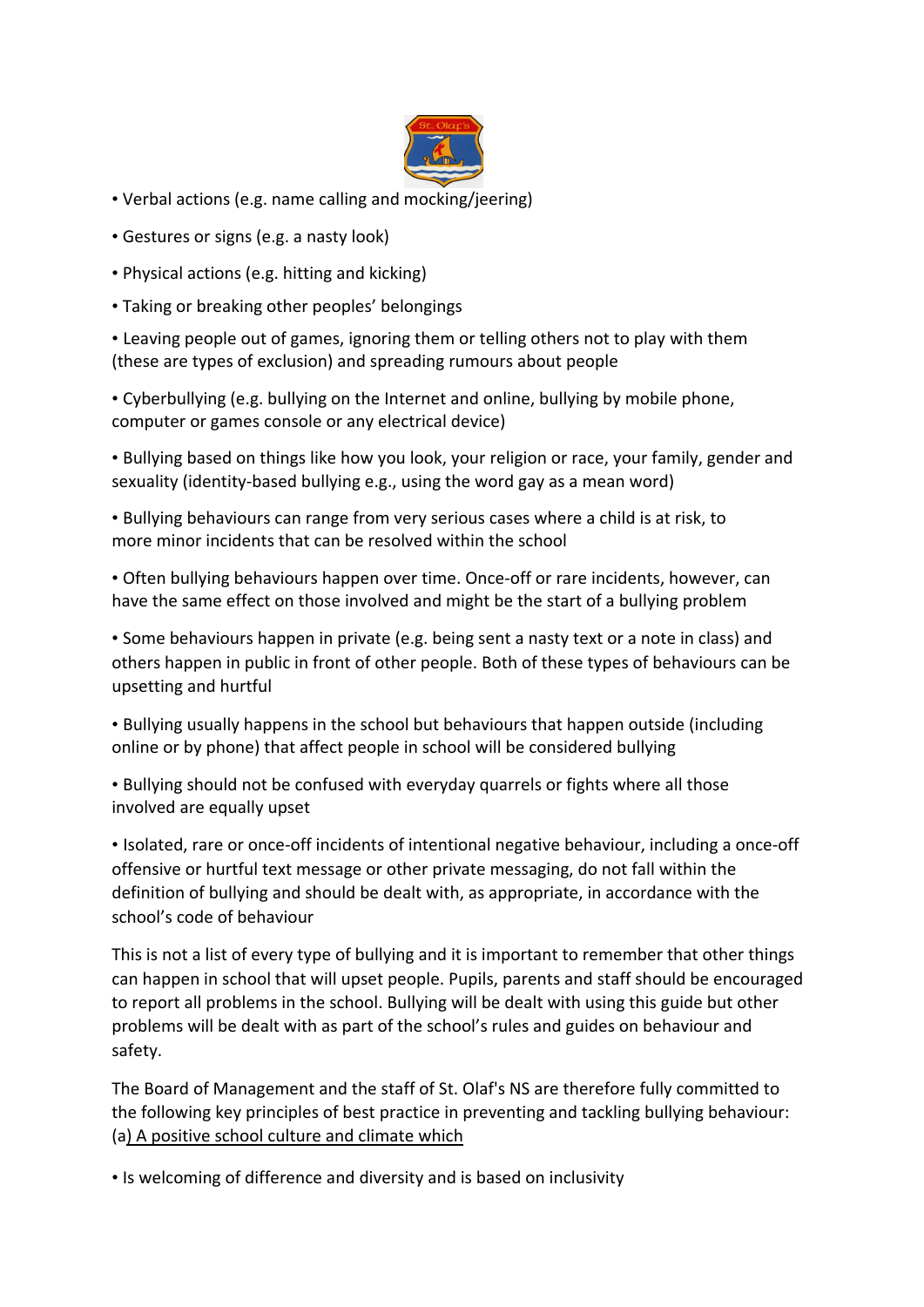

#### • Fosters mutual and self-respect

• Raises awareness of bullying as a form of unacceptable behaviour and encourages pupils to disclose and discuss incidents of bullying behaviour in a non-threatening environment

• Promotes respectful relationships across the school community through school assemblies, Gratitude week and SPHE programmes such as Walk Tall and Stay Safe

#### (b) Effective leadership

• BOM – approves and reviews Anti Bullying Policies and involved in Step 4 of Procedures for Dealing with Incidents

• Principal - Overall responsibility for ensuring implementation of Anti Bullying Policy in the school (Involved directly from Step 2).

• Class Teachers - involved from Steps 1 - 4

(c) A school-wide approach

• The school acknowledges the right of each member of the school community to enjoy school in a secure environment

• The school promotes positive habits of self-respect, self-discipline and responsibility among all its members

(d) A shared understanding of what bullying is and its impact

(e) Implementation of education and prevention strategies (including awareness raising measures) that-

• Build empathy, respect and resilience in pupils

• Explicitly address the issues of cyber-bullying and identity-based bullying including in particular, homophobic and transphobic bullying;

(f) Effective supervision and monitoring of pupils

• All staff can actively watch out for signs of bullying behaviour

• Consistently tackle the use of discriminatory and derogatory language in the school, including language which is racist and homophobic or belittling of pupils with a disability or **SEN** 

- Ensure that there is adequate yard supervision
- Follow up and follow through with pupils who ignore the rules
- Seek pupils' help to identify bullying 'hot spots' for bullying in the school.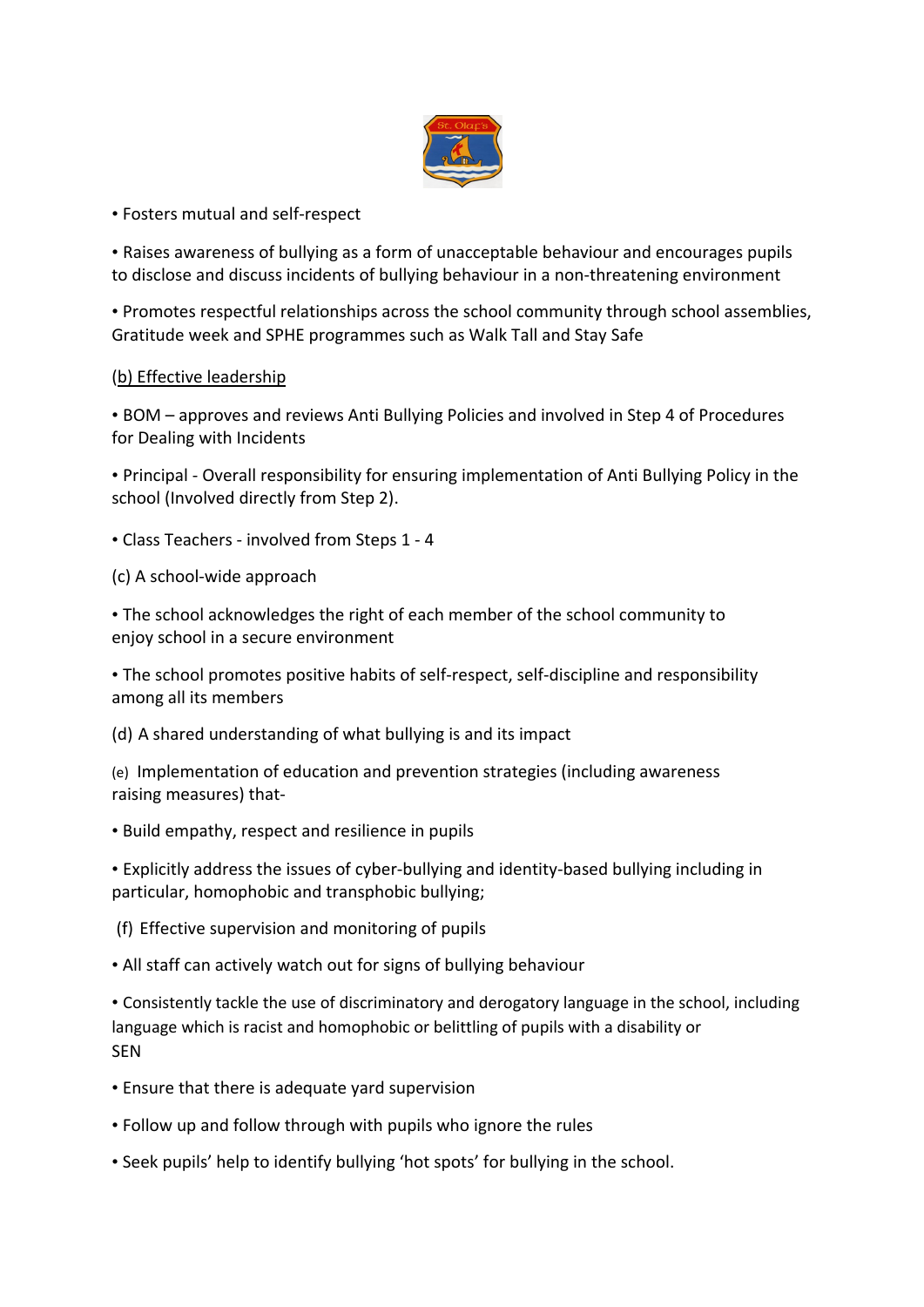

• The school prohibits vulgar, offensive, sectarian or other aggressive behaviour or language by any of its members.

(g) Supports for staff

(h) Consistent recording, investigation and follow up of bullying behaviour (including use of established intervention strategies); and

(i) On-going evaluation of the effectiveness of the anti-bullying policy.

## **Established intervention strategies:**

- The Stay Safe Programme
- Aistear
- SPHE
- RSE Programme
- Walk Tall Programme
- Internet Safety talk for pupils, staff and parents from Internet Safety company e.g. Zeeko, Webwise
- Delivery of the Garda SPHE Programmes covering issues around personal safety

• Other school policies relevant to bullying: Code of Behaviour, Child Protection policy, Internet Acceptable Use Policy

• Teacher interviews with all pupils

• Negotiating agreements between pupils and following these up by monitoring progress. This can be on an informal basis or implemented through a more structured mediation process

- Working with parent(s)/guardian(s)s to support school interventions
- No Blame Approach
- Circle Time

#### **Procedures for Dealing with Incidents**

The school's procedures for investigation, follow-up and recording of bullying behaviour and the established intervention strategies used by the school for dealing with cases of bullying behaviour are as follows: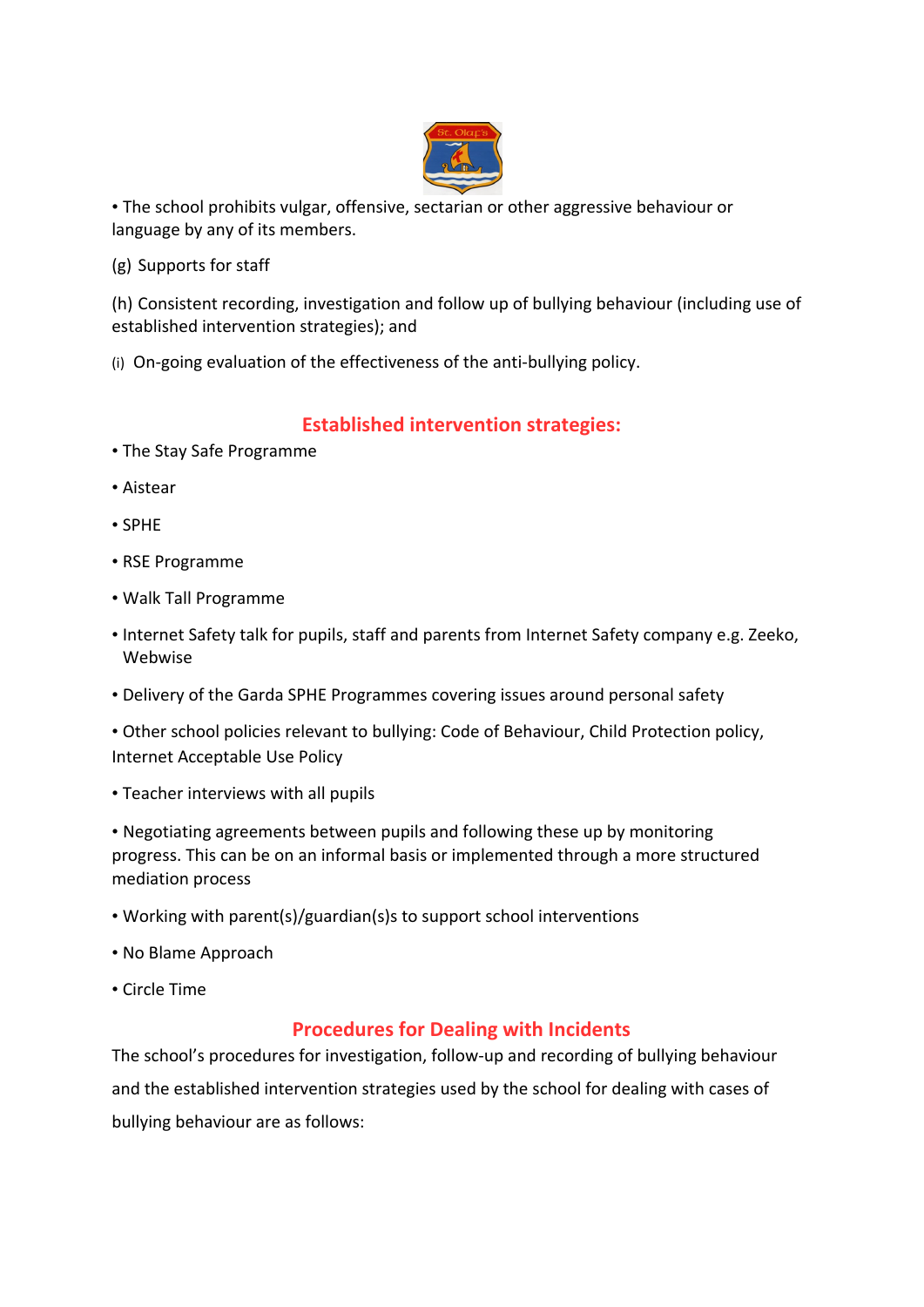

**Step 1:** The first step in the process allows the teacher to gather information about the incident. This might involve speaking with the pupil or pupils who have experienced the behaviours (without labelling them as victims of bullying), gathering information on who is involved (without labelling them as bullies), and recording any posts on the Internet, social media or mobile phones where applicable. The main task is to determine if the incident constitutes bullying as described in this policy.

**Step 2:** The incident has been confirmed as bullying and the class teacher and pupils are involved in dealing with the problem.

• From this point teachers are asked to keep a record of the incident and any strategies used to resolve the problem

• The principal is informed and may provide support to the teacher

• Parents of the pupils involved are informed by a phone call, that there has been an incident and the steps that are being taken to resolve the problem within the class. However they are not called to meet with the teacher

• If the incident involves the Internet or social media any relevant information or posts (text or photos) must be removed

**Step 3:** If the bullying continues, formal contact is made with the parents of the pupils involved and the incident is formally referred to the principal.

• The teacher and principal may meet with the parents separately to discuss the issue and possible solutions

• The teacher, principal, pupil(s) and parents work together to resolve the problem

• The teacher and principal continue to keep a formal record of steps taken to date (minutes of any meetings kept and the decisions taken)

**Step 4**: If the bullying continues in spite of the steps taken to resolve the problem the case is brought to the attention of the Board of Management in order to explore other options and to draw on the expertise of the board members.

#### **Reporting bullying behaviour**

• Any pupil or parent(s)/guardian(s) may bring a bullying incident to any teacher in the school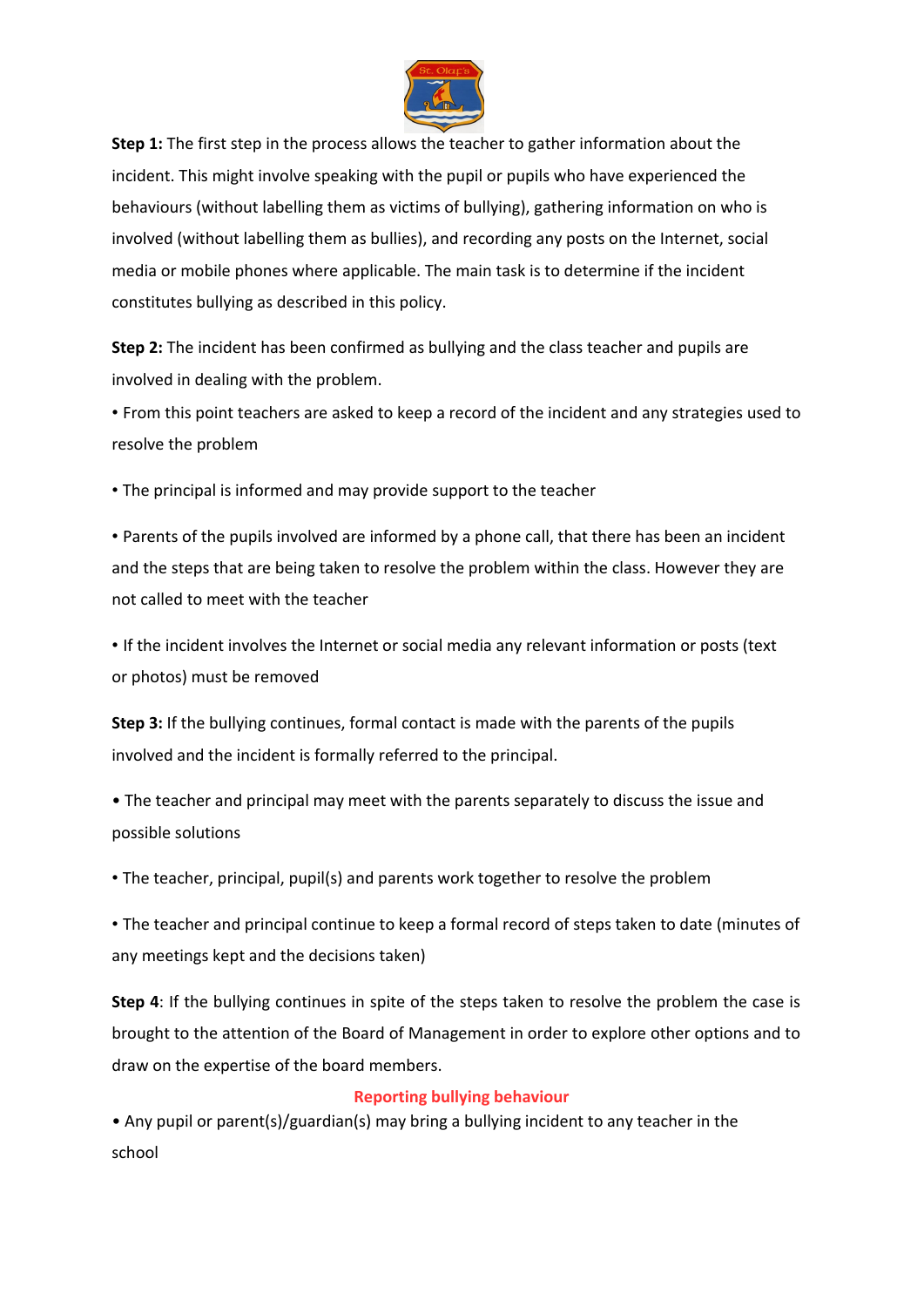

• All reports, including anonymous reports of bullying must be investigated and dealt with by the relevant teacher. In that way pupils will gain confidence in 'telling'. This confidence factor is of vital importance. It should be made clear to all pupils that when they report incidents of bullying they are not considered to be telling tales but are behaving responsibly;

• Non-teaching staff such as secretaries, SNAs, caretakers, cleaners and School Traffic Wardens are encouraged to report any incidents of bullying behaviour witnessed by them, or mentioned to them, to the relevant teacher.

### **Procedures for recording bullying behaviour**

The relevant teacher will use the recording template at Appendix B to record the bullying behaviour in the following circumstances:

**(a)** In cases where he/she considers that the bullying behaviour has not been adequately and appropriately addressed within 20 school days after he/she has determined that bullying behaviour occurred; and

**(b)** Where the school has decided as part of its anti-bullying policy that in certain circumstances bullying behaviour must be recorded and reported immediately to the Principal or Deputy Principal as applicable.

In each of the circumstances at (a) and (b) above, the recording template at Appendix B must be completed in full and retained by the teacher in question and a copy provided to the Principal or Deputy Principal as applicable. It should also be noted that the timeline for recording bullying behaviour in the recording template at Appendix B does not in any way preclude the relevant teacher from consulting the Principal or Deputy Principal at an earlier stage in relation to a case.

The Board of Management confirms that appropriate supervision and monitoring policies and practices are in place to both prevent and deal with bullying behaviour and to facilitate early intervention where possible.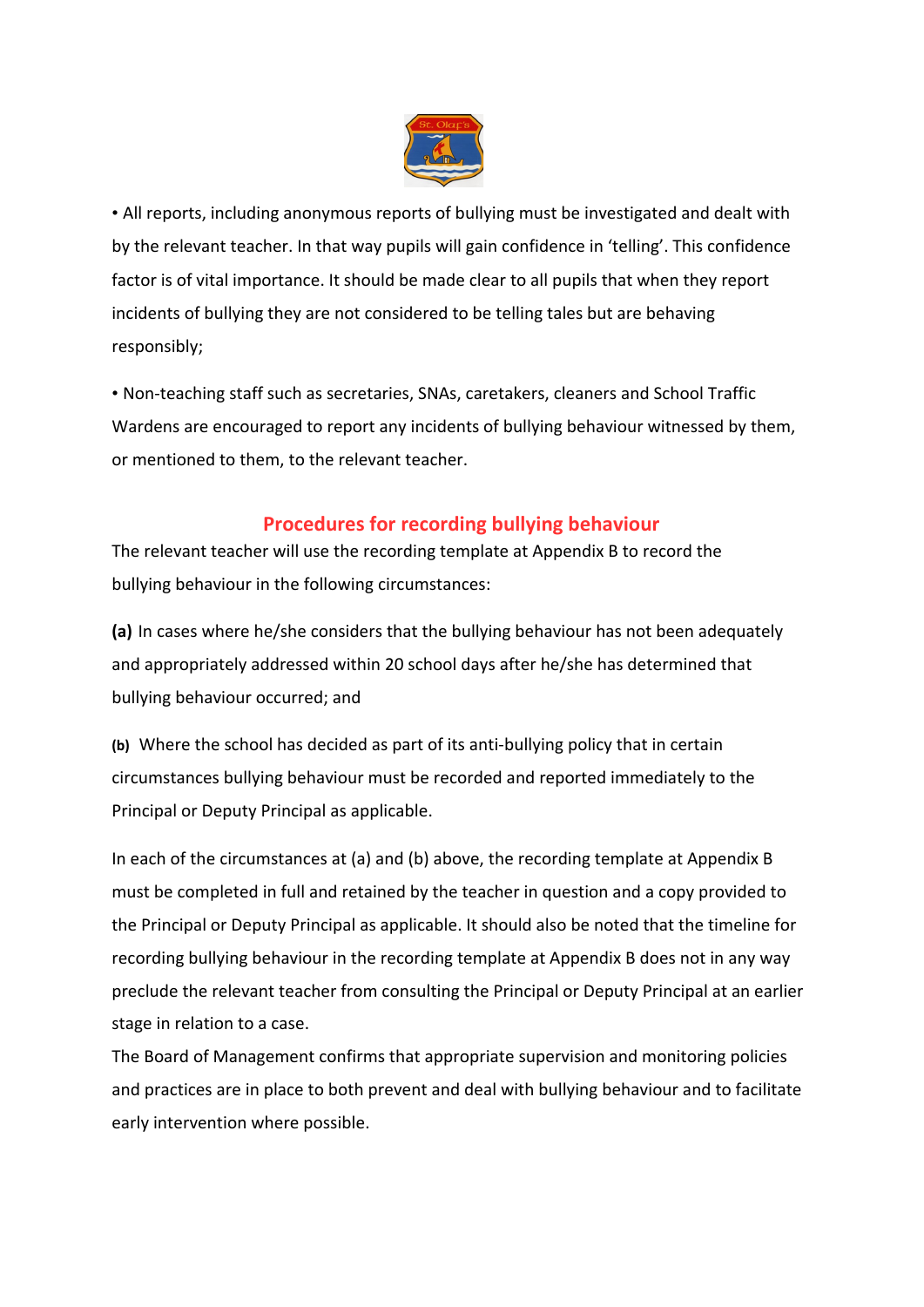

The Board of Management confirms that the school will, in accordance with its obligations under equality legislation, take all such steps that are reasonably practicable to prevent the sexual harassment of pupils or staff or the harassment of pupils or staff on any of the nine grounds specified i.e. gender including transgender, civil status, family status, sexual orientation, religion, age disability, race and membership of the Traveller community.

This policy and its implementation will be reviewed by the Board of Management once in every school year. A record of the review and its outcome will be made available, if requested, to the patron and the Department.

This policy was adopted by the Board of Management on \_\_\_\_\_\_\_\_\_\_\_\_\_\_\_\_\_\_\_\_.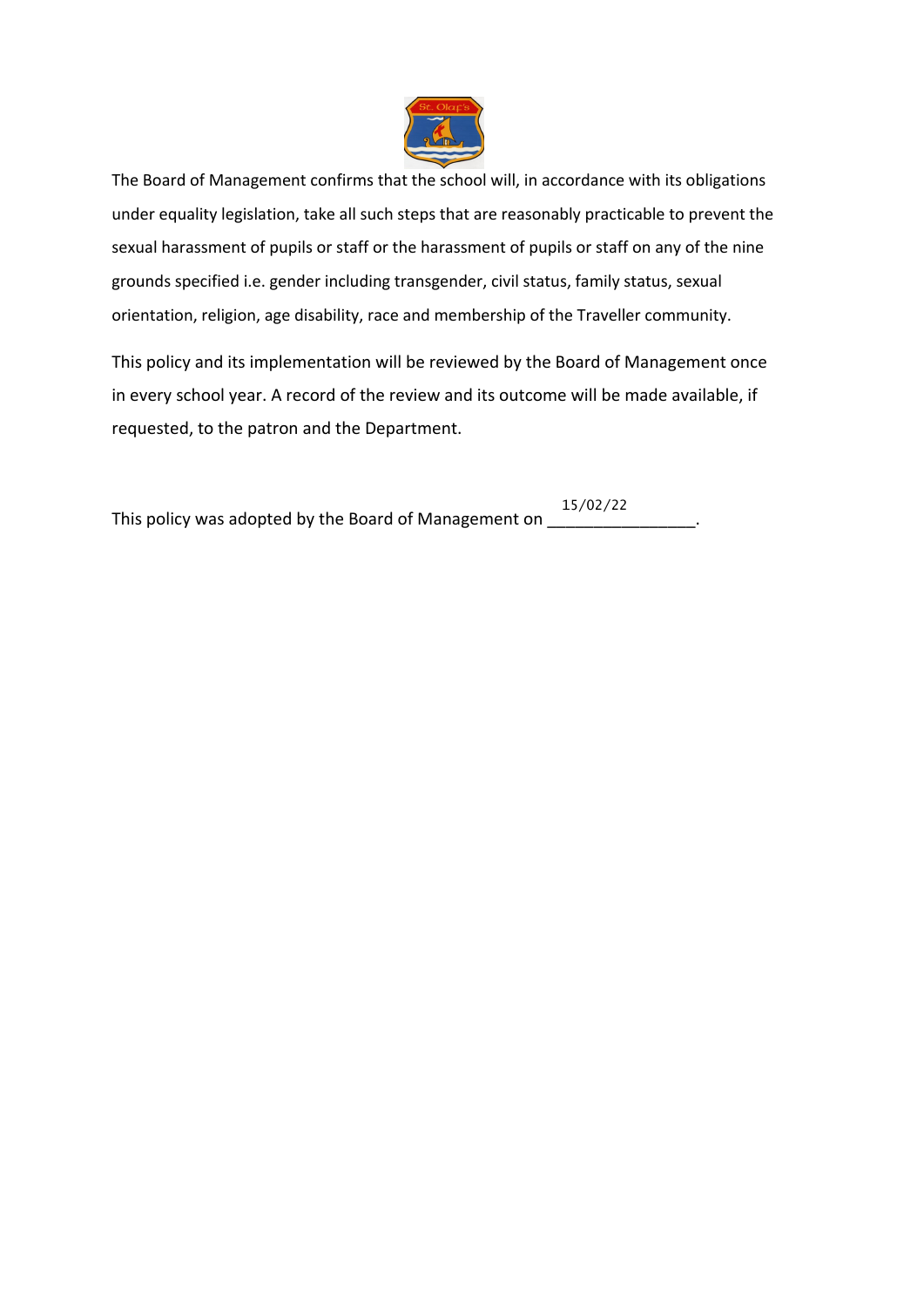

# **Appendix B**

# **Recording bullying behaviour form**

| 1. Name of pupil being bullied and class group                     |                                                                                  |  |
|--------------------------------------------------------------------|----------------------------------------------------------------------------------|--|
|                                                                    |                                                                                  |  |
| 2. Name(s) and class(es) of pupil(s) engaged in bullying behaviour |                                                                                  |  |
|                                                                    |                                                                                  |  |
|                                                                    | 3. Source of bullying concern/report 4. Location of incidents                    |  |
| (tick relevant box(es))                                            |                                                                                  |  |
| Pupil concerned                                                    |                                                                                  |  |
| Other pupil                                                        |                                                                                  |  |
| Parent                                                             |                                                                                  |  |
| Teacher                                                            |                                                                                  |  |
| Yard                                                               |                                                                                  |  |
| Classroom                                                          |                                                                                  |  |
| Corridor                                                           |                                                                                  |  |
| <b>Toilets</b>                                                     |                                                                                  |  |
| Other                                                              |                                                                                  |  |
|                                                                    | 5. Name of person(s) who reported the bullying concern                           |  |
| 6. Type of Bullying Behaviour (tick relevant box(es))              |                                                                                  |  |
| <b>Physical Aggression Cyber-bullying</b>                          |                                                                                  |  |
| Damage to Property Intimidation                                    |                                                                                  |  |
| Isolation/Exclusion Other (specify)                                |                                                                                  |  |
| <b>Name Calling</b>                                                |                                                                                  |  |
|                                                                    | 7. Where behaviour is regarded as identity-based bullying, indicate the relevant |  |

**category:**

Homophobic Disability/SEN related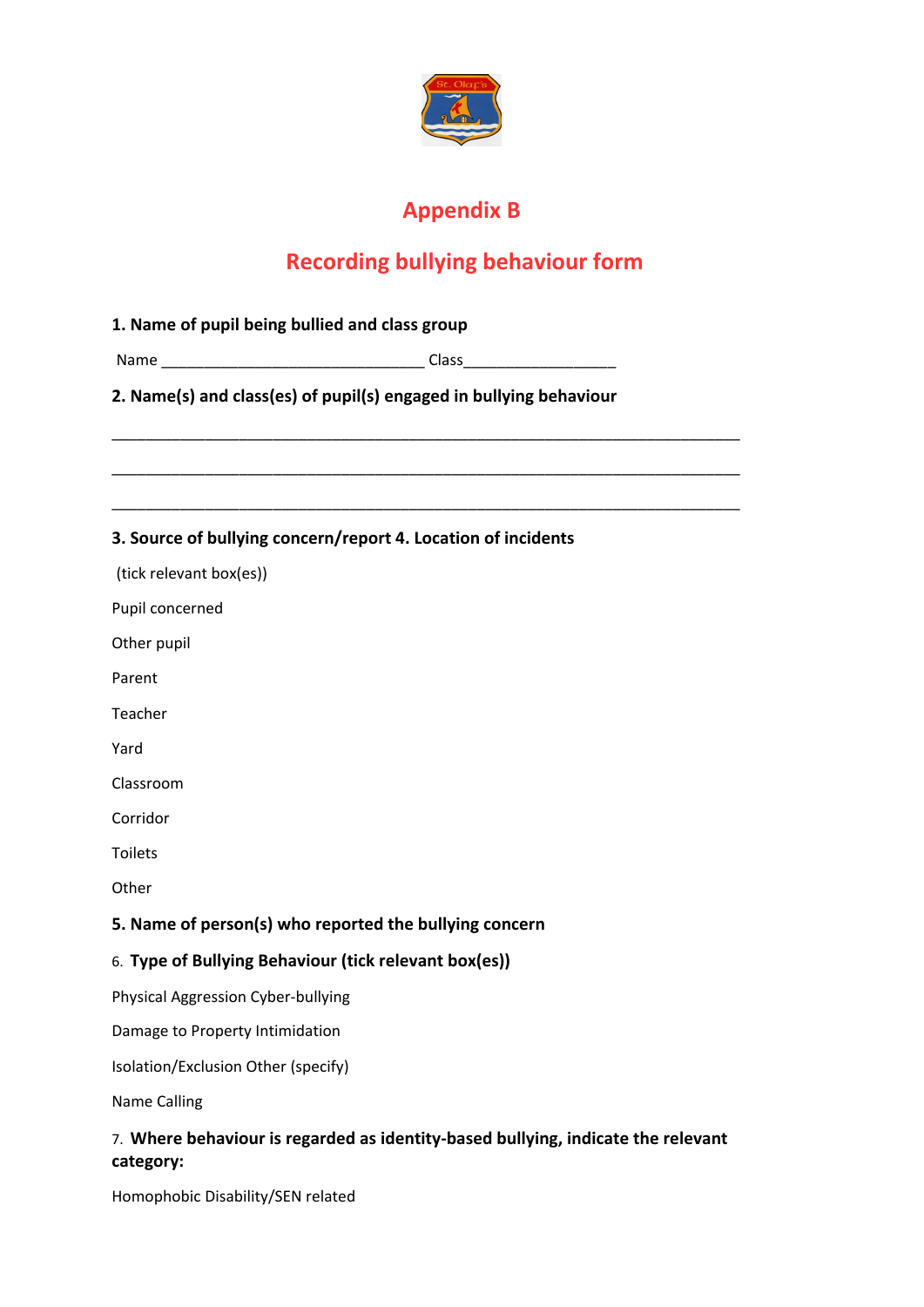

Racist Membership of the Traveller Community

Other (specify)

#### **8. Brief Description of bullying behaviour and its impact**

9. **Details of actions taken**

Signed \_\_\_\_\_\_\_\_\_\_\_\_\_\_\_\_\_\_\_\_\_\_\_\_\_\_\_\_\_\_ (Relevant Teacher)

Date \_\_\_\_\_\_\_\_\_\_\_\_\_\_\_\_\_\_\_\_\_\_\_\_\_\_\_

Date submitted to Principal/Deputy Principal \_\_\_\_\_\_\_\_\_\_\_\_\_\_\_\_\_\_\_\_\_\_\_\_\_\_\_\_\_\_\_\_\_\_\_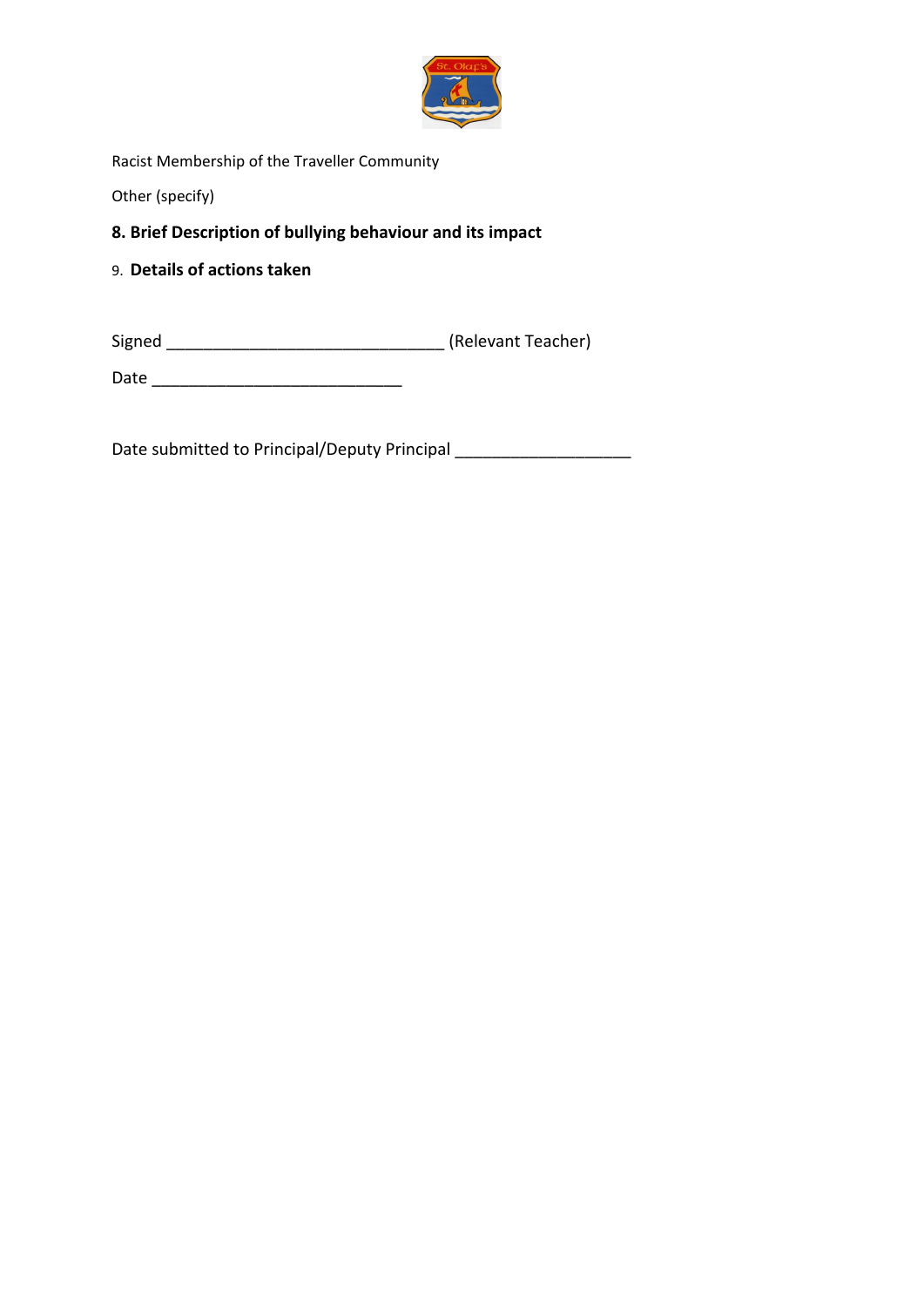

## **Appendix 4 Checklist for annual review of the anti-bullying policy and its implementation**

The Board of Management (the Board) must undertake an annual review of the school's anti-bullying policy and its implementation. The following checklist must be used for this purpose. The checklist is an aid to conducting this review and is not intended as an exhaustive list. In order to complete the checklist, an examination and review involving both quantitative and qualitative analysis, as appropriate across the various elements of the implementation of the school's anti-bullying policy will be required.

#### **Yes /No**

Has the Board formally adopted an anti-bullying policy that fully complies with the requirements of the Anti-Bullying Procedures for Primary and Post-Primary Schools?

Has the Board published the policy on the school website and provided a copy to the parents' association?

Has the Board ensured that the policy has been made available to school staff (including new staff)?

Is the Board satisfied that school staff are sufficiently familiar with the policy and procedures to enable them to effectively and consistently apply the policy and procedures in their day to day work?

Has the Board ensured that the policy has been adequately communicated to all pupils?

Has the policy documented the prevention and education strategies that the school applies?

Have all of the prevention and education strategies been implemented?

Has the effectiveness of the prevention and education strategies that have been implemented been examined?

Is the Board satisfied that all teachers are recording and dealing with incidents in accordance with the policy?

Has the Board received and minuted the periodic summary reports of the Principal?

Has the Board discussed how well the school is handling all reports of bullying including those addressed at an early stage and not therefore included in the Principal's periodic report to the Board?

Has the Board received any complaints from parents regarding the school's handling of bullying incidents?

Have any parents withdrawn their child from the school citing dissatisfaction with the school's handling of a bullying situation?